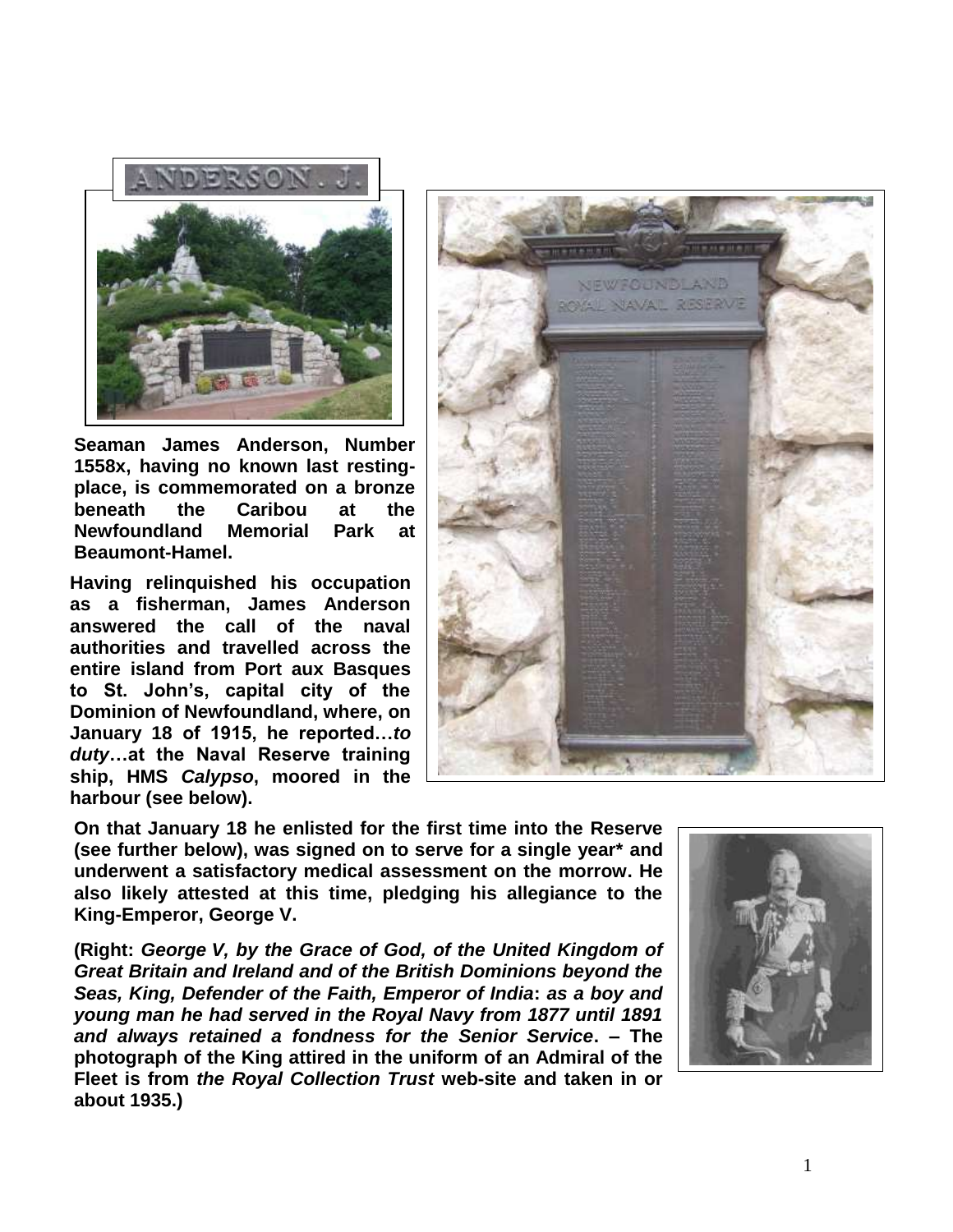**(Right:** *At the outset of their career, the Calypso-Class ships were apparently considered to be superior vessels. Hybrids powered by both steam and sail - they were able to police the outer reaches of the British Empire most efficiently and economically. The rapid progress in engine technology, however, was to mean that HMS Calypso and her sister-ships would soon be out-classed by newer vessels***. – This Royal Navy photograph, taken before 1902 when the drill-hall was reportedly built on her upper deck and the funnel removed, is from** *Wikipedia***)**



*\*In the early days of the War, perhaps because it was felt by the authorities that it would be a conflict of short duration, the recruits enlisted for only a single year. As the War progressed, however, this was obviously going to cause problems and the men were encouraged to re-enlist***.** *Later recruits – as of or about May of 1916 - signed on for the 'Duration' at the time of their original enlistment.*



**(Right above:** *The White Ensign has been flown by the Royal Navy in its present form since about the year 1800 although other naval ensigns had existed for at least two centuries. It consists of a red St. George's Cross – the national flag of England - on a white field with the Union Flag\* in the upper canton.*

*\*The Union Flag is commonly referred to as the 'Union Jack'; this is, in fact, a misnomer since a flag is referred to as a 'Jack' only when flown from the bow of a ship.*

**Note:** *During the years preceding the Great War the only military force on the Island of Newfoundland – apart from a handful of ill-fated local attempts – was to be the Royal Naval Reserve (Newfoundland). Even so, it was to be some thirty years after the withdrawal of British troops from the Dominion in 1870 before the Reserve came into being in 1902.* 

*Just fewer than four-hundred men were sought to enroll as seamen – apparently automatically at the rank of Able Seaman - and to present themselves annually in St. John's for five years in order to train for a period of twenty-eight days per annum. Allowed to report at a time of their own choosing, it is perhaps not surprising that these volunteers – mostly fishermen – were to opt to train during the winter months when fishing work was minimal.*



**(Right above:** *Recruits of the Royal Naval Reserve (Newfoundland) seen here in front of HMS Calypso. The shed-like superstructure seen behind them had been built onto the ship in 1902 to serve as a drill-hall. Whether the vessel was still 'Calypso, or had become*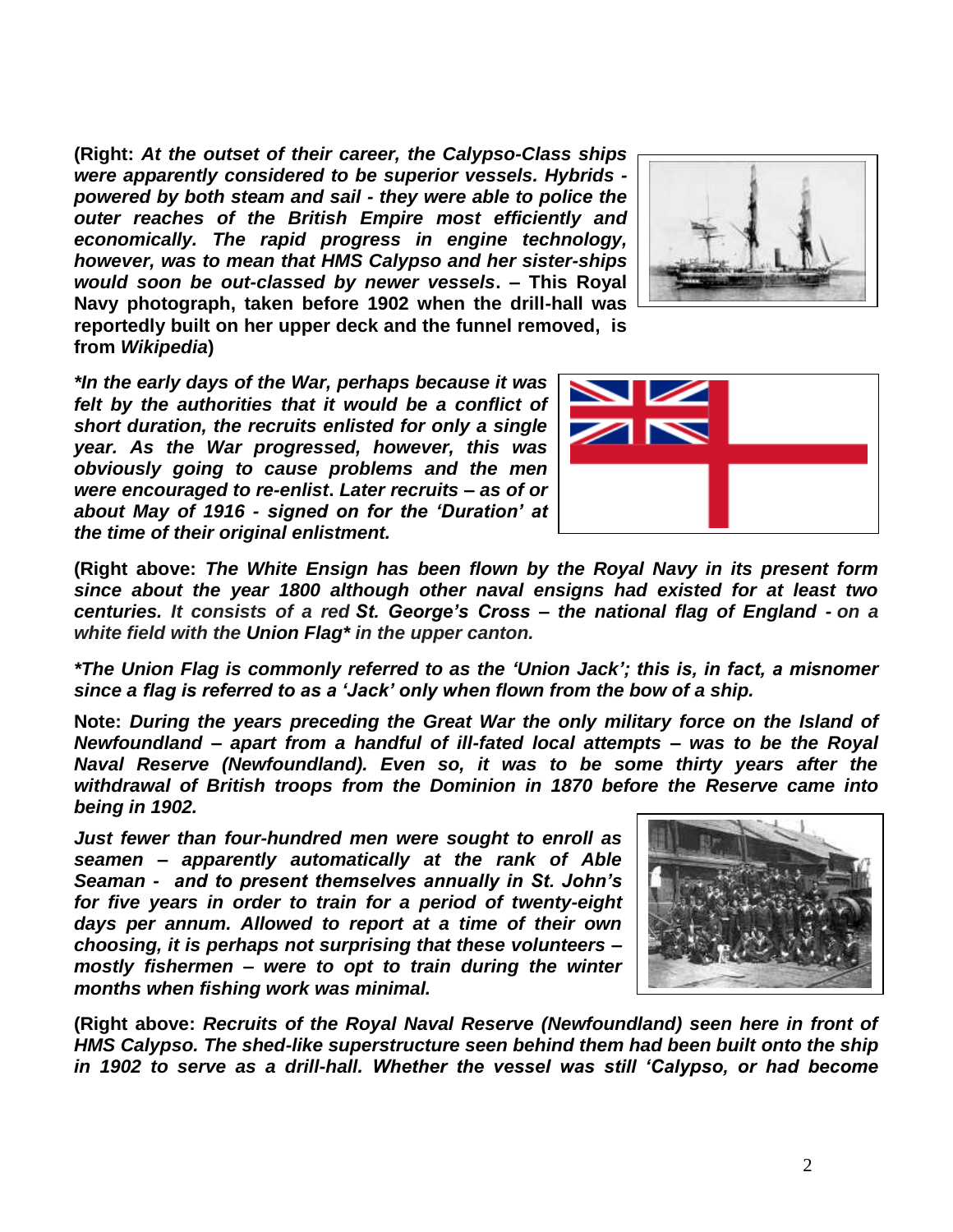3

*'Briton' by this time (see further below) is not clear.* **– photograph from Newfoundland Provincial Archives via Wikipedia)**

*Expenses were apparently defrayed for the most part by the British (Imperial) Government and an attempt was made to ensure the number of recruits would be kept constantly at a maximum. This practice and policy was then to be continued up until the onset of hostilities some twelve years later.*

*Of course, the purpose of having a reserve force at any time is to provide a trained force ready at any time to serve at a time of need or crisis. Thus in August of 1914, upon the Declaration of War by the government in London, hundreds of those men of the Royal Naval Reserve (Newfoundland) were to make their way to St. John's, from there to take passage overseas to bolster the ranks of the Royal Navy.*

**(Right above:** *Naval reservists from Newfoundland, during the early days of the Great War, before their departure for the United Kingdom* **- from** *The War Illustrated***)**

*An elderly vessel, H.M.S. Calypso, having become surplus to the Admiralty's needs, had been provided to the Dominion of Newfoundland by the Royal Navy in 1902 for training purposes. After some debate it was eventually decided that she would be permanently moored in the harbour of the capital, her superstructure reduced, and a wooden shelter built on her upper deck to provide training facilities and living quarters for the prospective naval recruits.*

**(Right above:** *H.M.S***.** *'Calypso' in full sail. She was to be re-named* **Briton** *in 1916 when a new 'Calypso', a modern cruiser, was about to be launched by the Royal Navy***. – This photograph, taken of her by the Royal Navy, taken in 1898, is by courtesy of** *Admiralty House Museum***)**

**Seventeen days after having first reported to** *Calypso* **in St. John's, on February 4 Seaman Anderson was apparently promoted from the rank of Seaman Recruit to that of Seaman; thereupon, on the same February 4 of that 1915, the records next suggest that he was to depart from St. John's to cross the Atlantic.** 

**In fact, it appears to have been a little more complicated than that.** 

**On that February 4, the detachment of volunteers for the Army that upon its arrival at Edinburgh Castle was to become 'C' Company of the Newfoundland contingent in the United Kingdom, had boarded the tender** *Neptune* **in St. John's Harbour for the short journey down the coast to Bay Bulls. There the ocean-going vessel** *Dominion* **awaited to carry it across the Atlantic and the documents of some Reservists, also citing February 4, might suggest that they were to be a part of that contingent.** 







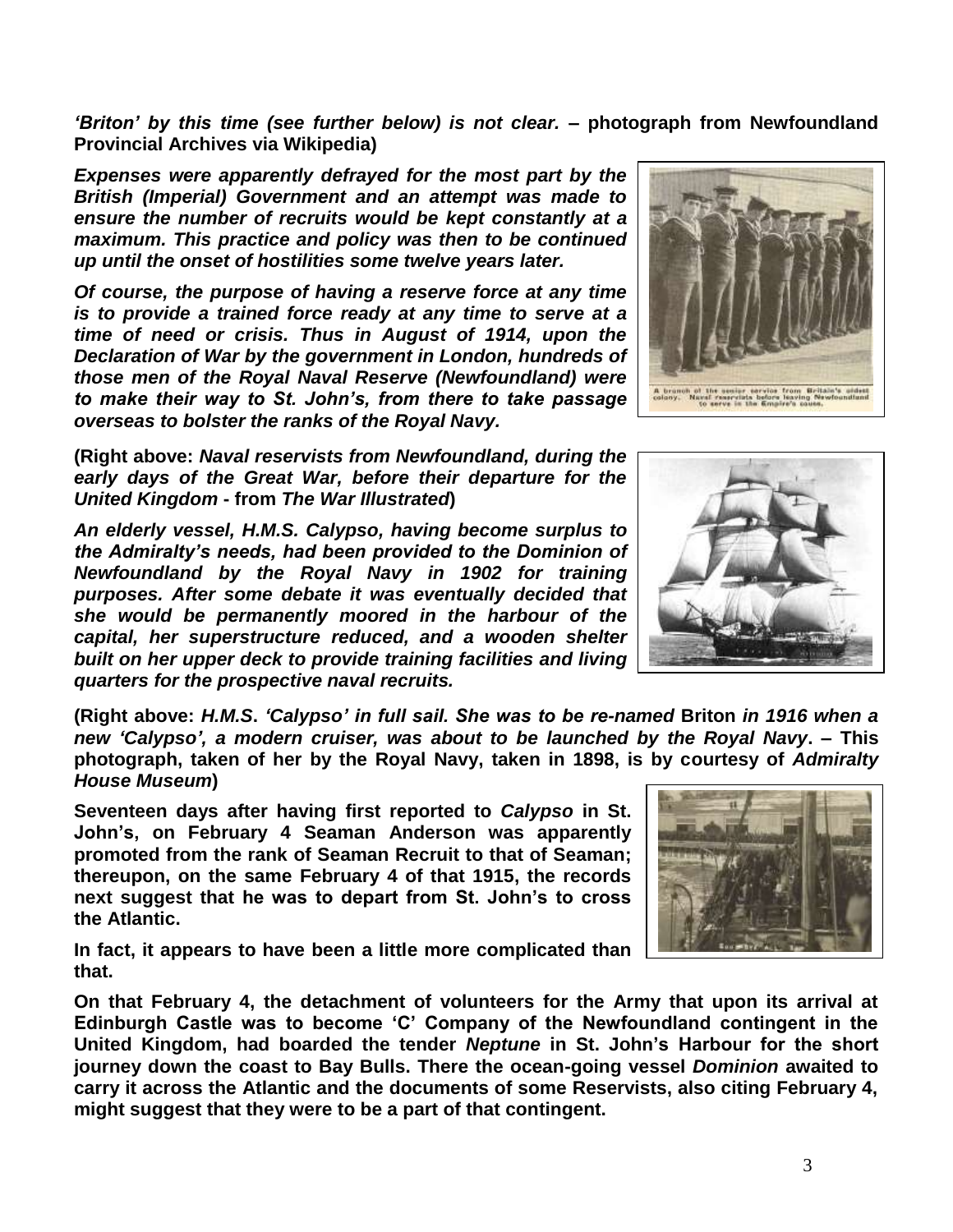**(Preceding page:** *The photograph of personnel of 'C' Company on board the 'Neptune' on the way to the harbour at Bay Bulls is from the Provincial Archives***.)**

**Other available sources do not, however, record any of those last-mentioned naval reservists having taken passage on** *Dominion***. In fact,** *Calypso***'s drill register of the time records that the naval draft of the time, including Seaman Anderson, was to leave St. John's on board the** *Allan Line* **vessel, the SS** *Mongolian***, on February 17 – although the ship's captain records (see below) that it was the 18th .**

**The situation seems to have been even a bit more convoluted: Days before, according to the local newspapers, on that above-mentioned February 4-5,** *Mongolian* **had left St. John's in an attempt to force a passage through the heavy ice surrounding the entrance to St. John's and extending well offshore. It was to no avail and after three days of futile effort the ship was to return to port.**

**In re-entering St. John's Harbour, however, the vessel had struck a rock and, after inspection, it was decided necessary to do emergency repairs in the local dock. In the meantime some of the vessel's passengers, but not the Reservists, were to take the train across the island so as to catch another ship in Halifax.** 

**On or about February 23, the repairs having been completed,** *Mongolian* **departed Newfoundland once again, only to be immediately met with heavy seas which eventually were to at least partially undo much of the temporary work which had been completed to the ship only days before.**

**The following is an adaption of a letter written by** *Mongolian***'s captain after his ship had reached the safety of the harbour of Halifax on February 25. It was addressed to Lieutenant-Commander McDonnell of HMS** *Calypso* **who saw fit to forward it to the Office of the Colonial Secretary – whence it made its way to the local press.**

Dear Sir:-

It is but just that I submit the following to your notice.

As you are aware, the ship under my command left St. John's 18<sup>th</sup> February with 200 R.N.R. ratings from your ship under the command of Captain Alan Goodridge. On their arrival on board 'Mongolian' Captain Goodridge at once established regular discipline and routine.

Shortly after leaving port rough and foggy weather was encountered and as ship proceeded East this weather became worse each day. On 22nd and 23rd a heavy gale raged from North-East with very high seas, causing the ship to labour considerably. On the latter date trouble arose through the giving-out of temporary repairs done in St. John's. Considerable water was found making its way into the fore end of the ship. After consultation I decided to return here to Halifax.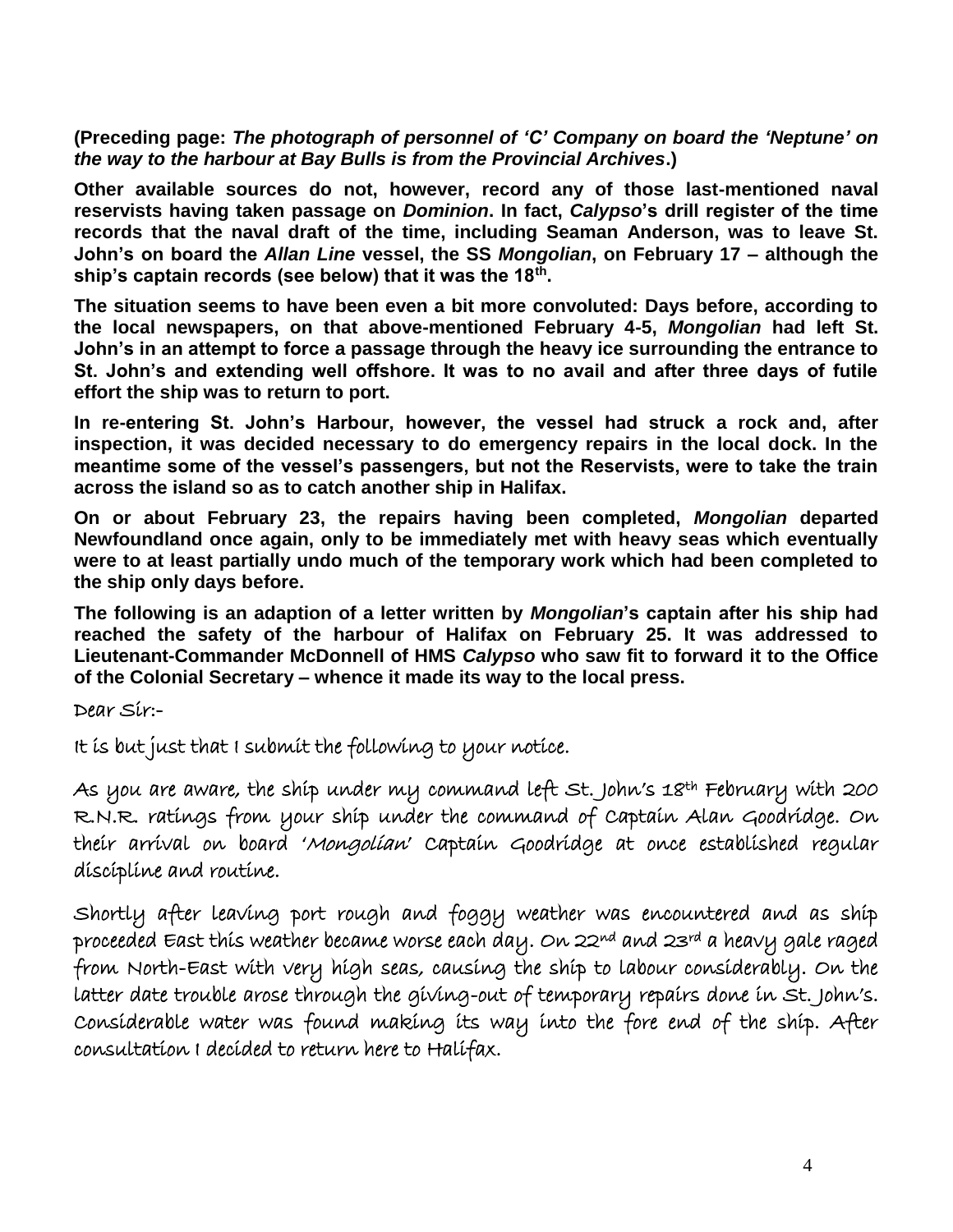I requested Captain Goodridge with ratings under his command to assist me in every way consistent with requirements. It is needless to say such help was given in the most energetic and cheerful manner by way of preparing for any emergency. Manning deck pumps (which were kept going day and night until arrival into port). Also a number of men were detailed to assist in the engine room and stokehold. (Chief Engineer Brown of this ship desires me to specially mention the valuable assistance of these men.

For my part I cannot speak too highly of Captain Goodridge. His cheerful and composed manner throughout went far to inspire confidence not only in the men under his command but also the passengers entrusted to my care.

I would request, Sir, that you would be good enough to forward to His Excellency the Governor my appreciation for the assistance so ably rendered by him. I would also ask you to place on record my high opinion of Petty Officer George Gill and Armourer Luxom.

The entire staff of my ship join with me in thanking the men of the Newfoundland Reserve whose conduct throughout was most exemplary and helpful in every way.

I may say that almost immediately upon arrival here the men were transferred to the SS 'Scandinavian' and sailed about 9 p.m..

> J.W. Hatherly Master S.S. Mongolian

**(Right:** *The SS 'Mongolian' was an elderly vessel constructed in 1891. Built for the Allan Line Company she was to have served as a troopship during the Boer War before being bought by the British Admiralty, again for war service, in 1914 or 1915. She was not to survive the conflict: on July 21 of 1918 she was torpedoed and sunk by U-boat 70 with a loss of thirty-five lives***. – The photograph of**  *Mongolian* **is from the** *British Home Child Group International* **web-site.)**



SS Mongolian

**Once having disembarked from** *Scandinavian -* **on which they had journeyed from Halifax (see previous page) - in the United Kingdom in early March, the Newfoundland Naval personnel would have been either posted directly to a ship or ordered to undergo further training at one of various Royal Navy establishments – these for the most part in England. In the case of Seaman Anderson, the destination was to be** *Pembroke I* **at Chatham in the English county of Kent.**

**(continued)**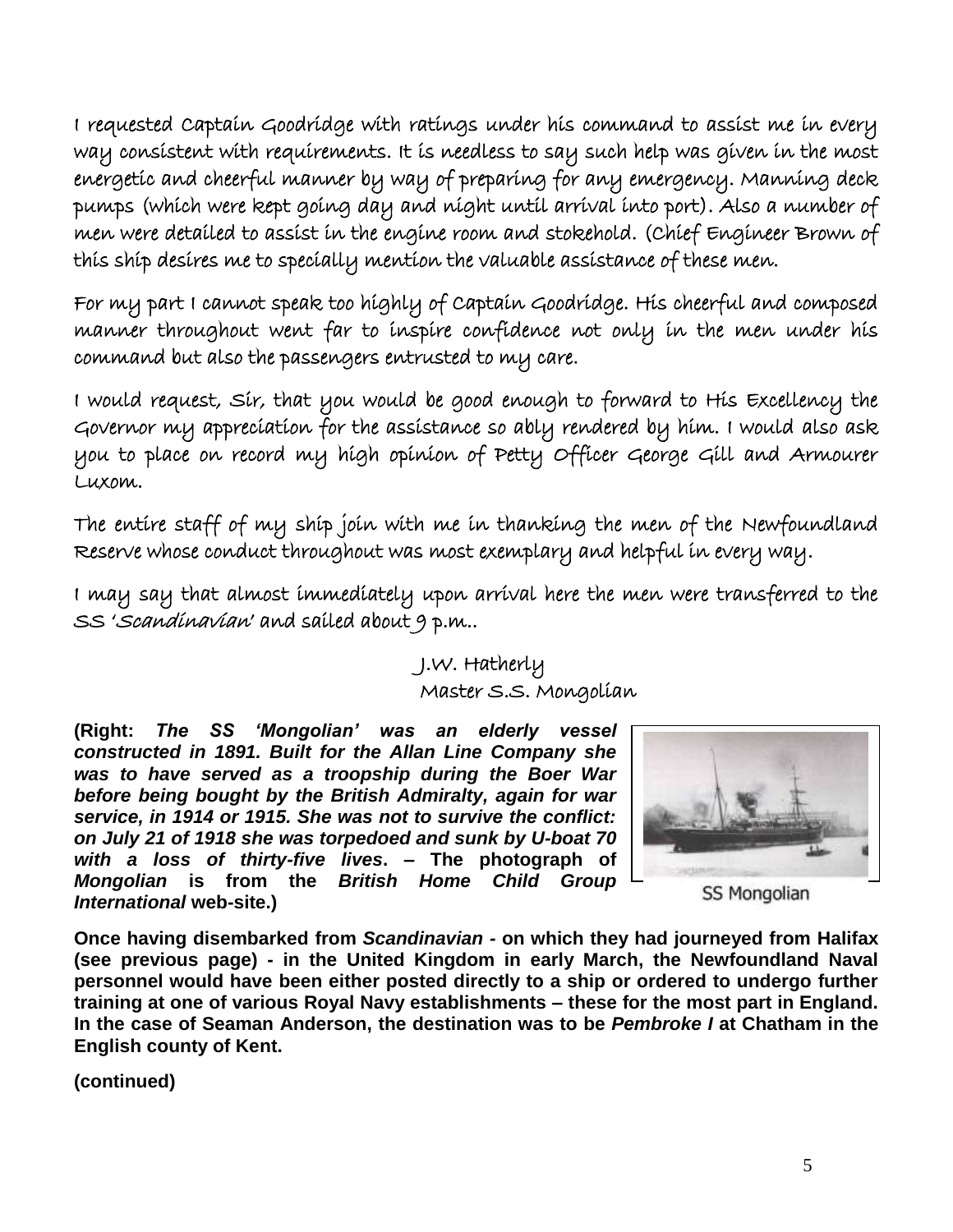*Pembroke I* **was the base for regular seamen and also a holding barracks for those awaiting a posting to one of His Majesty's ships, and it was therefore** *Pembroke I* **to which Seaman Anderson was to be attached.**

*\*There was also a series of ships named 'Pembroke', the last several of which were used as depot ships and for harbour service at Chatham. This is the 'HMS Pembroke' found on the cap-bands of the sailors who served there perhaps in their thousands - but who were never to set eyes on the actual ship in question.*

*Naval discipline being distinct in some ways from the laws that governed other parties such as the Army and civilians, sailors had to be on the books of a serving naval vessel to be legally subject to naval law and order, even when these sailors were serving on land.*

*Thus the elderly and obsolescent vessels that plied the waters adjacent to the many naval land establishments – and known as stone frigates – were in theory the home ships of the tens, hundreds, thousands of men who laboured ashore.*



*Which is why Seaman Anderson would have worn an HMS 'Pembroke' cap-band.*

**(Right above:** *Some buildings of the large Royal Navy complex which was the HMS 'Pembroke' naval establishment at Chatham for just over one hundred years. Today it has been transformed into a university campus***. – photograph from 2010)**

**On April 21 of that 1915, Seaman Anderson's term at** *Pembroke I* **came to an end and he was thereupon to join his ship, the by-then armed merchant cruiser** *Ebro* **which had only recently come into war-time service\*.**

*\*There was also an armed trawler by the name of Ebro which was already in service by this time, but there is little doubt that the 'Ebro' in question was His Majesty's Armed Merchant Cruiser of that name.*

**On the above-mentioned date, sixty-nine naval ratings, Seaman Anderson among that number, travelled the short distance from Chatham up to London, there to report to the Armed Merchant Cruiser** *Ebro* **which had just undergone conversion to her new role as a ship of the 10th Cruiser Squadron (see further below).**

**Her construction having been completed only earlier that same year, Ebro was a mercantile vessel of some eight and ahalf thousand tons. A part of her conversion had comprised the installation of six six-inch guns as well as two six-pounder weapons, armament that might be necessary to play her role of patrol-ship and, later on, convoy-escort.**



**She was to carry a crew of two-hundred sixty plus a further complement to supply boarding parties when needed and when Seaman Anderson stepped on her deck she was in the final throes of her preparation.**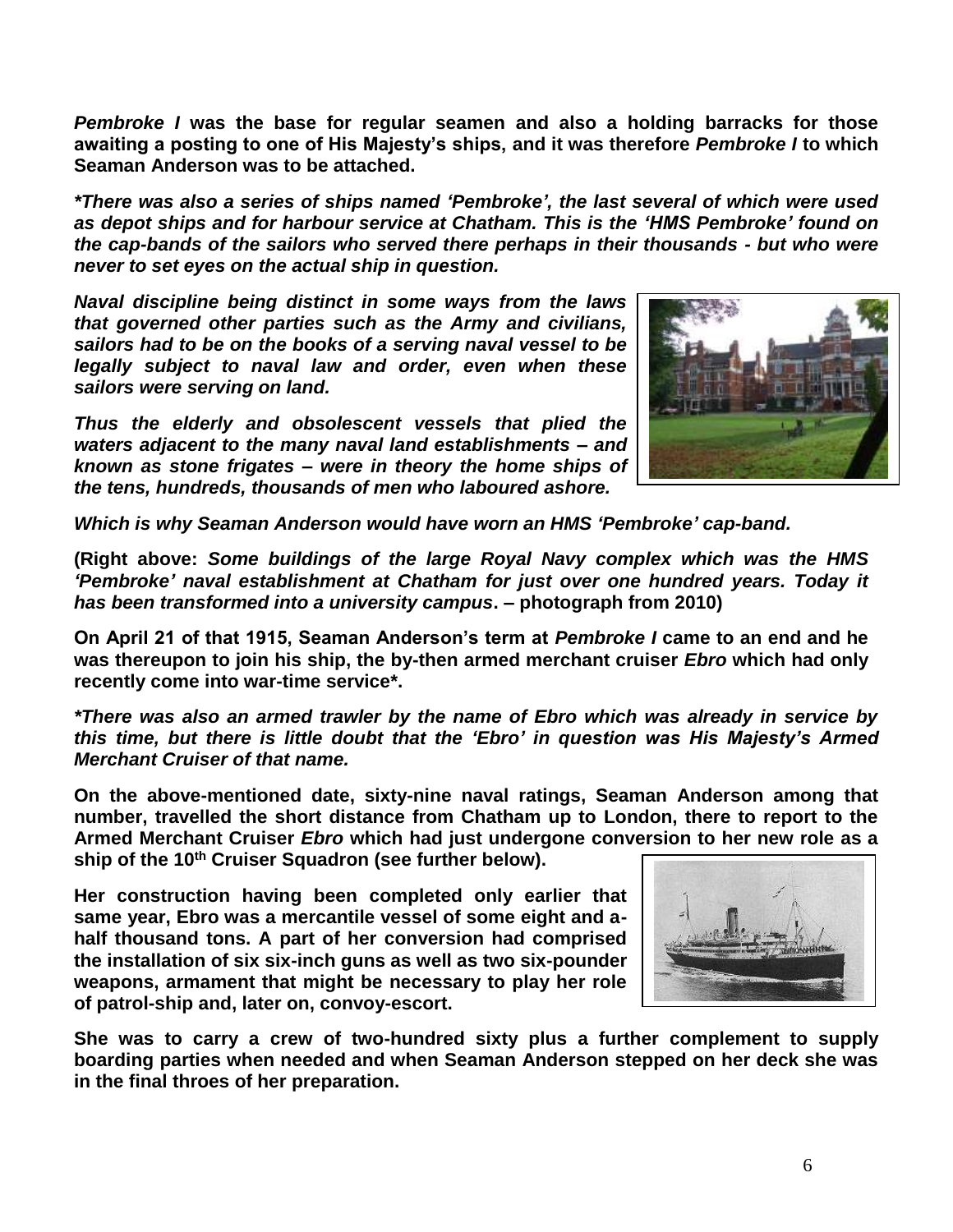**(Preceding page:** *The photograph of 'Ebro', possibly at a time following the conflict, is from the 'naval-history.net' web-site***.)**

**In fact, later on that same day she steamed out of the Royal Albert Dock for the short downstream journey to Gravesend where she and Seaman Anderson were to remain for the next nine days. She thereupon moved further down the River Thames to Sheerness to once again drop anchor for a further two weeks and two days.**

**(Right above:** *A six-inch gun such as those mounted on 'Ebro', although this one has been fitted for coastal defence* **– photograph from 2010(?) and taken at the Royal Artillery Museum at Woolwich)**

**What happened next is not entirely clear: his service records have Seaman Anderson returning to Pembroke in February of 1916 to serve there for four months – the caveat in this version of events being that by that time he had already been reported as having been…***killed in action***.** 



**It will now be presumed that the remainder of Seaman Anderson's all-too brief naval career was to be spent on board** *Ebro* **and thus will be recounted the events of the following few months of the ship, of its crew and of Seaman Anderson himself.**

*Ebro* **was to be attached to the 10th Cruiser Squadron, also known as the** *Northern Patrol***, a force originally comprised of out-of-date warships which, by that January of 1915, had been replaced by requisitioned ocean-going passenger–liners and cargo vessels carrying a few guns oft-times as old as some of the ships on which they were mounted.**

**The ships of the 10th Cruiser Squadron were not spoiling for a fight. Their job was to form a part of the naval blockade designed to prevent ships carrying goods to Germany from reaching their destination; to accomplish this these vessels had to patrol the stormy waters between northern Scotland and Iceland, a thankless job at the best of times: during the tempestuous winter months, even worse.** 

**The first months of 1915 had seen the Royal Navy Reserve (Newfoundland) incur heavy casualties; when** *Viknor***,** *Clan MacNaughton* **and** *Bayano* **had been lost, so had the lives of some seventy Newfoundland seamen – as well as that of some seven-hundred other sailors.**

**His Majesty's Armed Merchant Cruiser** *Ebro* **began her first duties as such on May 16 when she sailed from Sheerness to join other vessels of the 10th Cruiser Squadron on patrol. It was to take her three days to steam around to the south of England and Ireland and to take her place in the line on May 19. She thereupon remained at sea until June 11 when she sailed for the Scottish port-city of Glasgow where she arrived on the morrow.** 

**There was to be little rest for the ship's crew in the days that followed: tons of coal had to be loaded – oil was almost still a novelty – and there was always the scrubbing of decks, the cleaning and painting of the vessel, the replenishing of stores, a myriad of small**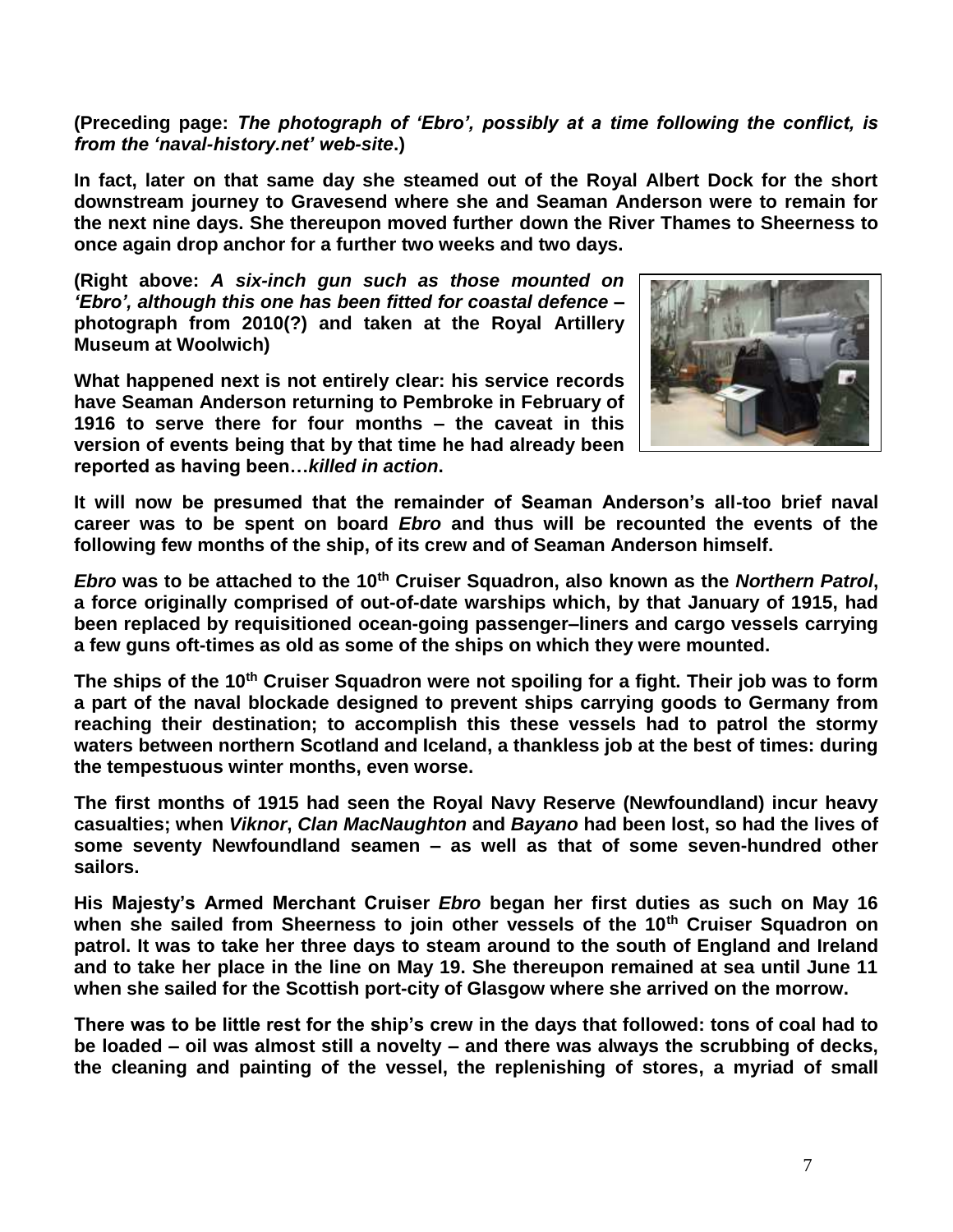**repairs, the maintenance of the ship's cutter and other lesser boats, as well as the most welcome mail and less welcome daily on-board tasks to organize and undertake.** 

*Ebro* **left Glasgow on June 19 and even before she was back on her post on June 22 she had stopped and inspected three vessels. During the days that followed she met with a number of Royal Navy ships, some requiring a visit by personnel in the ship's cutter; and the seas were not as empty as they sometimes appeared to be: a variety of thirty-three vessels flying both British and neutral flags were observed, questioned, at times boarded and even ordered to a British port with a boarding-party in charge.**

**The patrol typically lasted about a month by which time fuel and rations – and at times patience – were beginning to run low. On July 22 Ebro returned to Glasgow for a nine-day period before returning to the North Atlantic.**

**The several months that followed brought more of the same as before\*: four weeks at sea before more than a week ashore if at Glasgow, only four days if the anchorage and coaling-station at Swarbacks Minn in the Shetlands was visited as it often was. For those serving on** *Ebro***, that Christmas of 1915 was spent afloat although Hogmanay (New Year's Eve was spent in the Shetlands) before it was back to work of January 7.**

*\*Although there was a broken propeller blade on December 1 which necessitated a six-day reprieve, if such it was, in the Irish city of Belfast.* 

**(Right:** *A Memorial Scroll, a copy of which was distributed to the families of those who had sacrificed their life while serving in the Newfoundland Royal Naval Reserve***)**



**The pertinent events of January 14 of the New Year, 1916, have been recorded as follows by the naval-history.net team:** 

*At Sea Lat 61.00, Long 1.83*

*0.35am: Stopped and boarded Norwegian Barque\* "Olivia", Lat 60 51 N, Long 1 45 E. Boarding Officer S.H. Smiles Acting Lieutenant RNR.*

*3.0am: Ordered "Olivia" to proceed to Lerwick\*\* ; placed armed guard on board Lieutenant Bennett RNR in charge.*

**HMAMC** *Ebro* **then continued on her way.**

**The Casualty List for this date includes:** *Ebro, armed merchant cruiser, armed guard on merchant ship, all killed in action (no further information). ANDERSON, James, Seaman, Newfoundland RNR, X 1558. BENNETT, Austin D, Act/Lieutenant, RNR. MOORE, George H, Able Seaman (RFR B 4374), 197138 (Ch). NEARS, Albert, Able Seaman (RFR B 3608), 194978 (Ch). POTTINGER, Alfred, Leading Seaman, J 2350 (Ch)]*

*\*A three-masted sailing-ship*